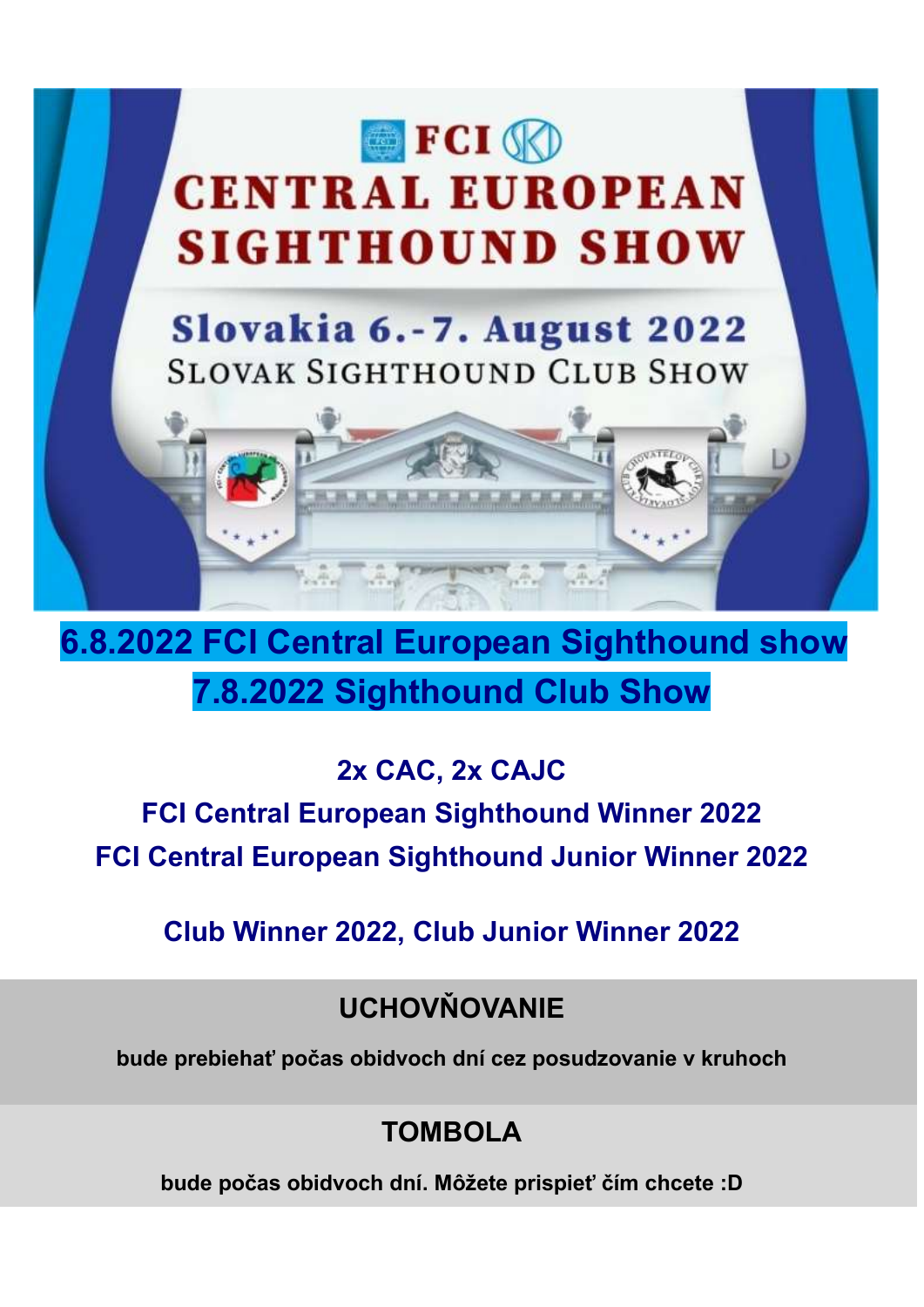# miesto /place: kaštieľ Mojmírovce



http://www.kastielmojmirovce.sk/

## Denný program / Daily shedule:

- 08:00-9:30 Príjem psov /Presentation
- 10:00 Posudzovanie /Judging
- 14:00 Záverečné súťaže /Main ring competition

## 6.8.2022 FCI Central European Sighthound show - CAC

1 KRUH č. 1 /Ring nr. 1 - Knut Blutecher, NOR Irish Wolfhound **Whippet** 2 KRUH č. 2 /Ring nr. 2 - Zafra Sirik, ISR Afghan hound Barzoj **Deerhound Greyhound** Saluki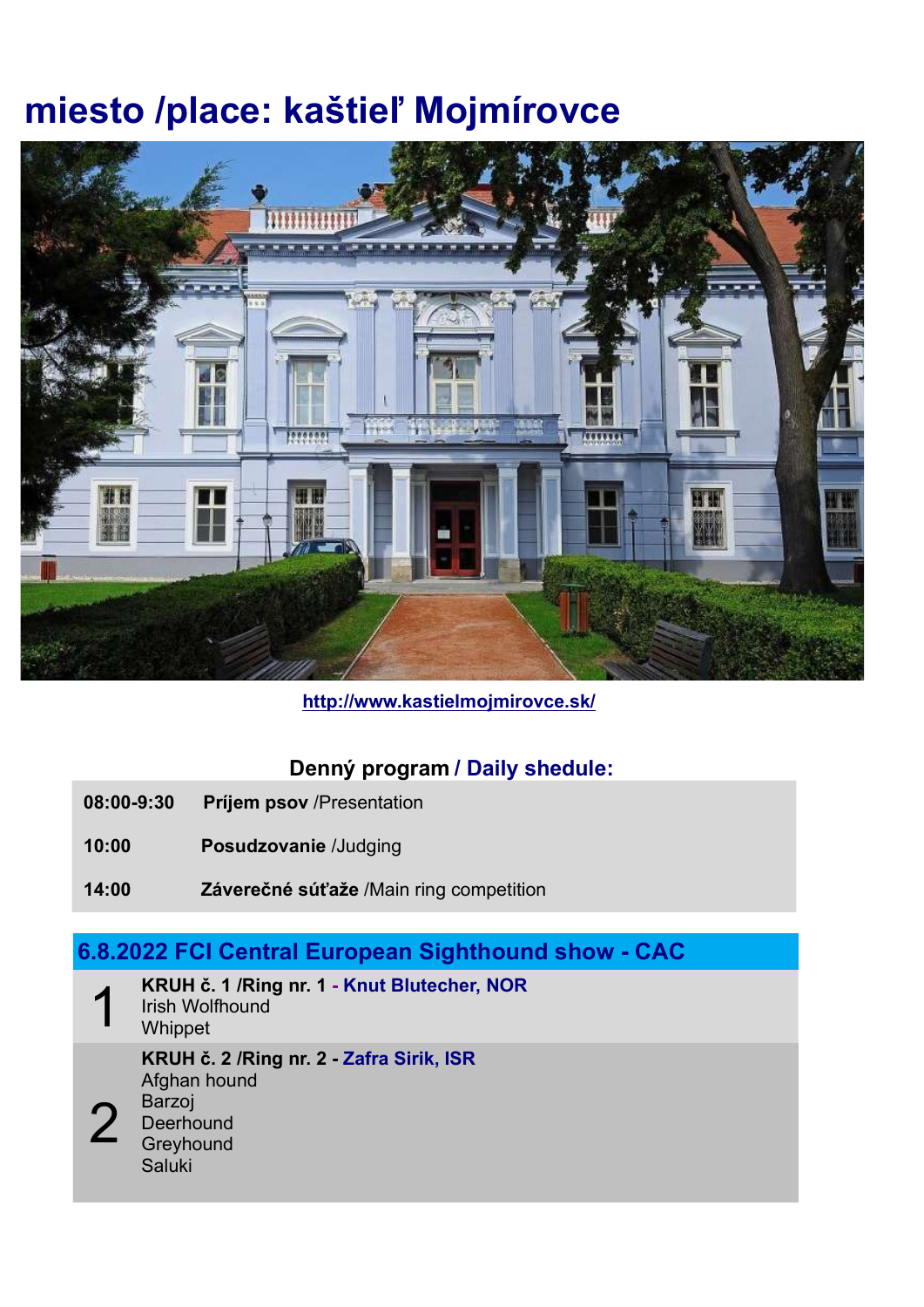| KRUH č. 3 / Ring nr. 3 - Korosz András, H<br>Sloughi<br>Azawakh<br>Gaglo español<br>Cirneco dell Etna<br>Podenco ibicenco<br><b>Pharaon hound</b><br>Podenco portugues<br>Piccolo levriero italiano<br>LHW - Dlhosrstý vipet           |
|----------------------------------------------------------------------------------------------------------------------------------------------------------------------------------------------------------------------------------------|
|                                                                                                                                                                                                                                        |
| 7.8.2022 Sighthound Club Show - CAC                                                                                                                                                                                                    |
| KRUH č. 1 / Ring nr. 1 - Knut Blutecher, NOR<br>Sloughi<br><b>Azawakh</b><br>Gaglo español<br>Cirneco dell Etna<br>Podenco ibicenco<br><b>Pharaon hound</b><br>Podenco portugues<br>Piccolo levriero italiano<br>LHW - Dlhosrstý vipet |
| KRUH č. 2 / Ring nr. 2 - Zafra Sirik, ISR<br><b>Irish Wolfhound</b><br>Whippet                                                                                                                                                         |
| KRUH č. 3 / Ring nr. 3 - Korosz András, H<br>Afghan hound<br>Barzoj<br>Deerhound<br>Greyhound<br>Saluki                                                                                                                                |
|                                                                                                                                                                                                                                        |

## Triedy /Classes:

| <b>Baby</b> - 3-6 mesiacov                                                                                           | <b>Babies</b> - 3-6 months old                             |
|----------------------------------------------------------------------------------------------------------------------|------------------------------------------------------------|
| <b>Dorast</b> - 6-9 mesiacov                                                                                         | <b>Puppies</b> - 6-9 months old                            |
| Mladých - 9-18 mesiacov                                                                                              | <b>Juniors</b> - 9-18 months old                           |
| Stredná - 15-24 mesiacov                                                                                             | <b>Intermediates - 15-24 months old</b>                    |
| <b>Otvorená</b> - od 15 mesiacov                                                                                     | Open - above 15 months old                                 |
| <b>Pracovná</b> - od 15 mesiacov (Doložiť kópiu prac.<br>certifikátu)                                                | <b>Working</b> - above 15 months old (working certificate) |
| <b>Šampiónov</b> - od 15 mesiacov (s kópiu šampionátu)                                                               | <b>Champions</b> -above 15 months (with champion cert.)    |
| Veteránov - od 8 rokov                                                                                               | Veterans - above 8 years old                               |
| Čestná - pre psov s titulom CH, ICh, Klubový a národný Honour - for Ch, Ich, Club winner or National winner<br>víťaz |                                                            |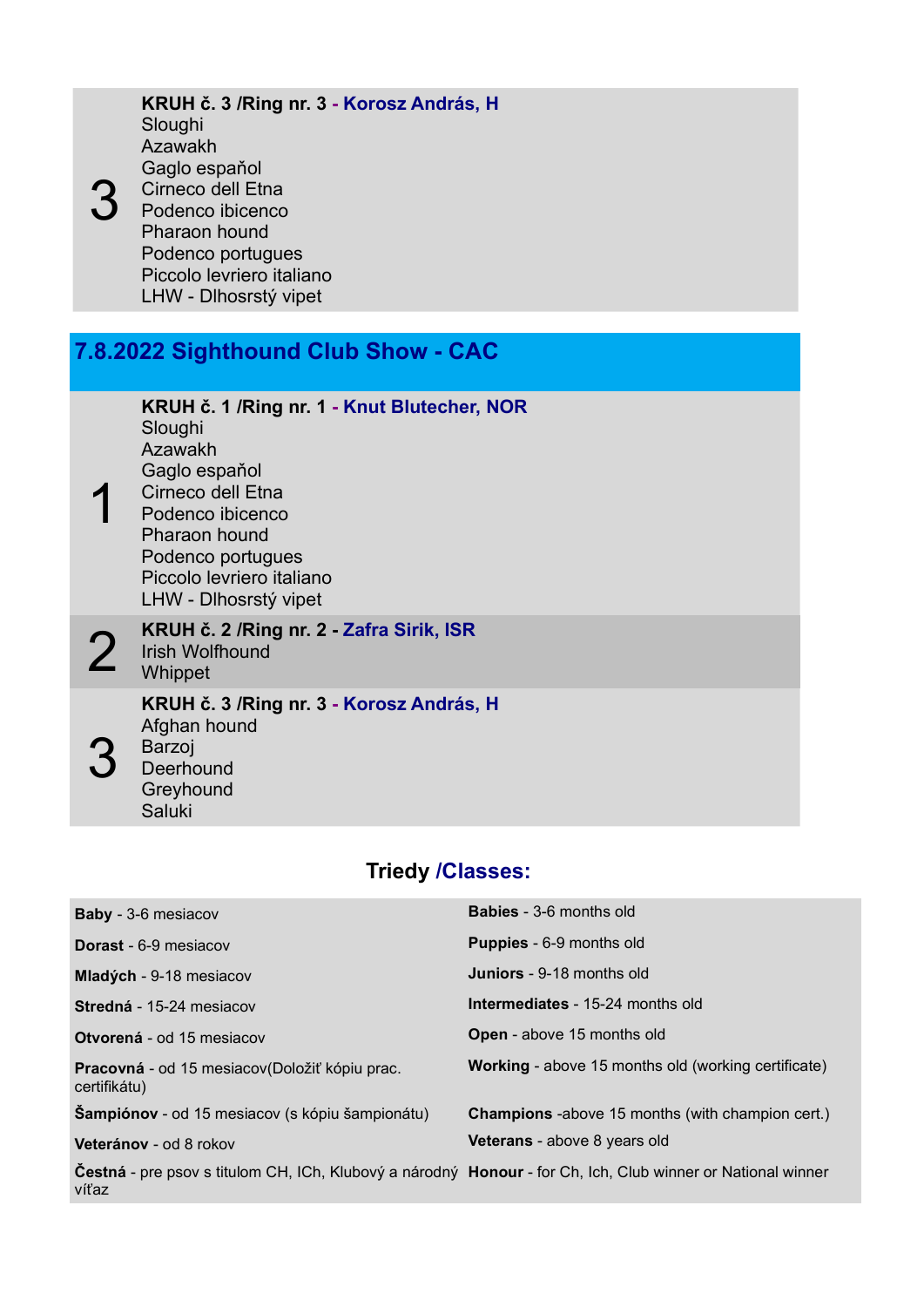#### Tituly /Title: CAJC, CAC, JuniorBOB, BOB, BOS

#### FCI Central European Sighthound Winner 2022 FCI Central European Sighthound Junior Winner 2022 FCI Central European Veteran Winner 2022

Club Winner 2022 (CW 2022) Club Junior Winner 2022 (CJW2022)

### Záverečné súťaže /Final competitions:

BIS - 1st, 2nd, 3rd place JuniorBIS - 1st, 2nd, 3rd place Baby BIS - 1st, 2nd, 3rd place Puppy BIS - 1st, 2nd, 3rd place Veteran BIS - 1st, 2nd, 3rd place Honour BIS - 1st, 2nd, 3rd place Working BIS - 1st, 2nd, 3rd place Best couple - 1st, 2nd, 3rd place Best breeders group - 1st, 2nd, 3rd place Child and dog

| <b>Startovné /Entry fees:</b>                                              | 6.8.2022                  | 7.8.2022                       |  |
|----------------------------------------------------------------------------|---------------------------|--------------------------------|--|
| Za 1. psa + katalóg /Per 1st dog including<br>catalogue                    | Nečlen SKChCh<br>45,- EUR | Nečlen SKChCh<br>40,- EUR      |  |
|                                                                            | Člen SKChCh<br>40,- EUR   | Člen SKChCh<br><b>35,- EUR</b> |  |
| Za 2. psa a každého ďalšieho /Per 2nd and<br>every additional dog          | Nečlen SKChCh<br>40,- EUR | Nečlen SKChCh<br>35,- EUR      |  |
|                                                                            | Člen SKChCh<br>35,- EUR   | Člen SKChCh<br><b>30,- EUR</b> |  |
| Za triedu čestnú<br>/Per dog in Honour class                               | 35,- EUR                  | <b>30,- EUR</b>                |  |
| Za triedu šteniat , dorastu, veteránov<br>/Per dog in Baby, Puppy, Veteran | <b>25- EUR</b>            | <b>20,- EUR</b>                |  |
| Naj. pár, Naj. skupina /Best pair, Best group                              | <b>10,- EUR</b>           | <b>10,- EUR</b>                |  |
| Diet'a (0-6 rokov) a pes / Child (0-6 years old)<br>and the dog            | zadarmo /free             |                                |  |
| Diet'a (7-15 rokov) a pes / Child (7-15 years<br>old) and the dog          |                           | zadarmo /free                  |  |
| Senior handling pre zábavu /for fun                                        |                           | zadarmo /free                  |  |

Psy prihlasení do tried šteniat, dorastu, čestnej a veteránov sa nepovažujú za prvého psa a zľava z poplatku za 2. a každého ďalšieho psa sa ich netýka.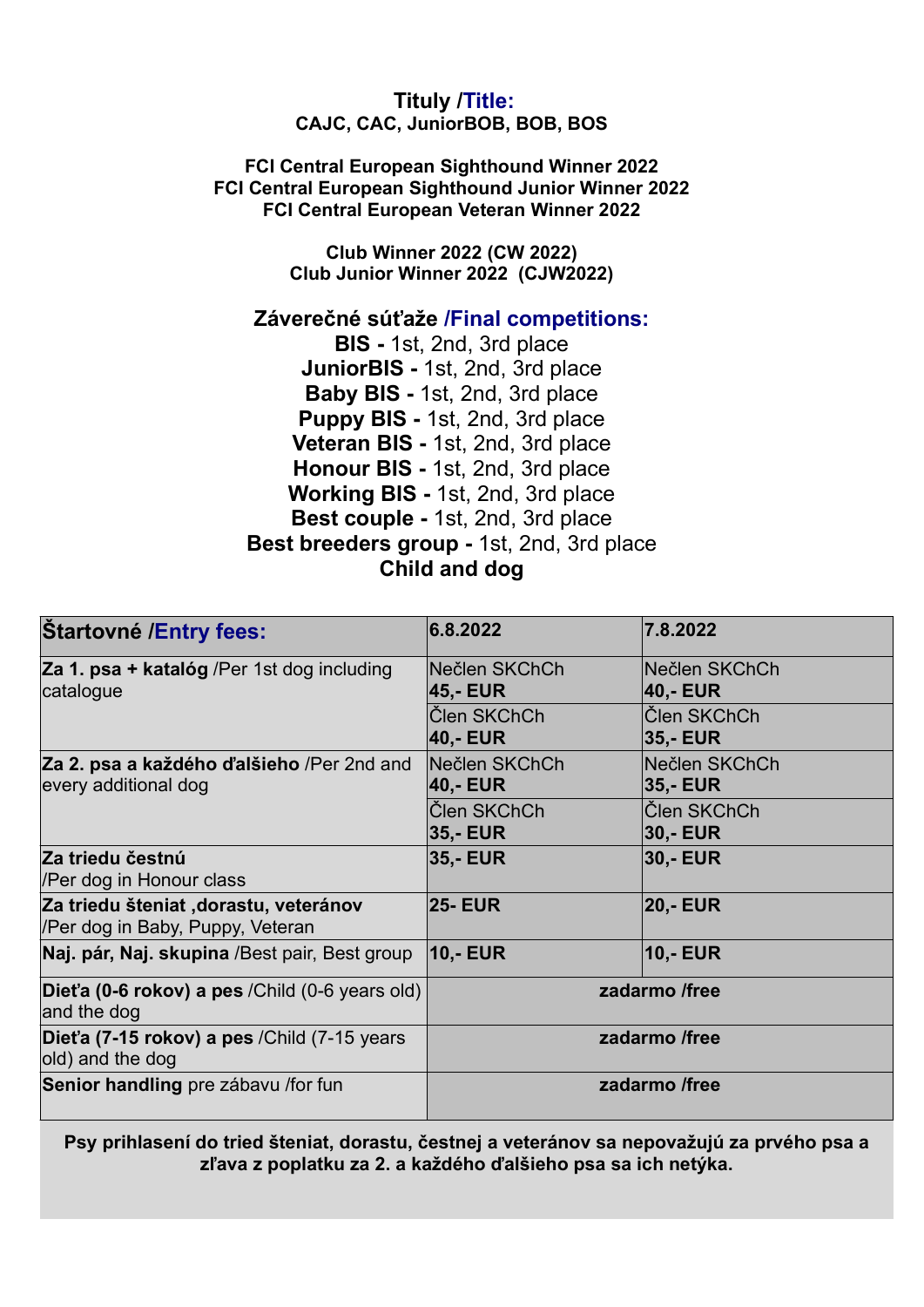Dogs entered into baby, puppy, honour and veteran classes are not considered to be the first dog and the discount from the charge for the 2nd and each successive dog does not relate to them

Súťaže - Najlepší pár, Najlepšia chovateľská skupina, Dieťa a pes

- je možné prihlásiť priamo na výstave!

# DEADLINE: 29.7.2022

## Prihlasovať sa môžete cez https://www.clubdogshow.sk/

Najkrajší pár psov - do tejto súťaže môže majiteľ prihlásiť svojho psa a suku rovnakého plemena, ktoré boli posúdené na výstave. Hodnotí sa vyrovnanosť páru pri dodržaní požiadaviek na pohlavný výraz.

Najlepšia chovateľská skupina - do tejto súťaže môže chovateľ prihlásiť tri psy rovnakého plemena zo svojho chovu, nemusia byť v jeho majetku, ktoré boli posúdené na tej istej výstave. Jedince musia pochádzať z chovateľskej stanice chovateľa z rozličných vrhov, minimálne od dvoch rôznych otcov alebo matiek. Hodnotí sa vyrovnanosť predvedených psov a súk v type, farbe, kvalite atď.

Podmienky pre zaradenie psa do triedy pracovnej:

- pes musí mať národný pracovný certifikát

## Spoločná večera /Dinner Party 6.8.2022

## 18,- EUR /osoba /person

V cene je večera formou švédskych stolov + víno The price includes dinner in the form of buffet + reva

Počet osôb nahláste mailom na gandamak1@gmail.com

# UBYTOVANIE /Accommodation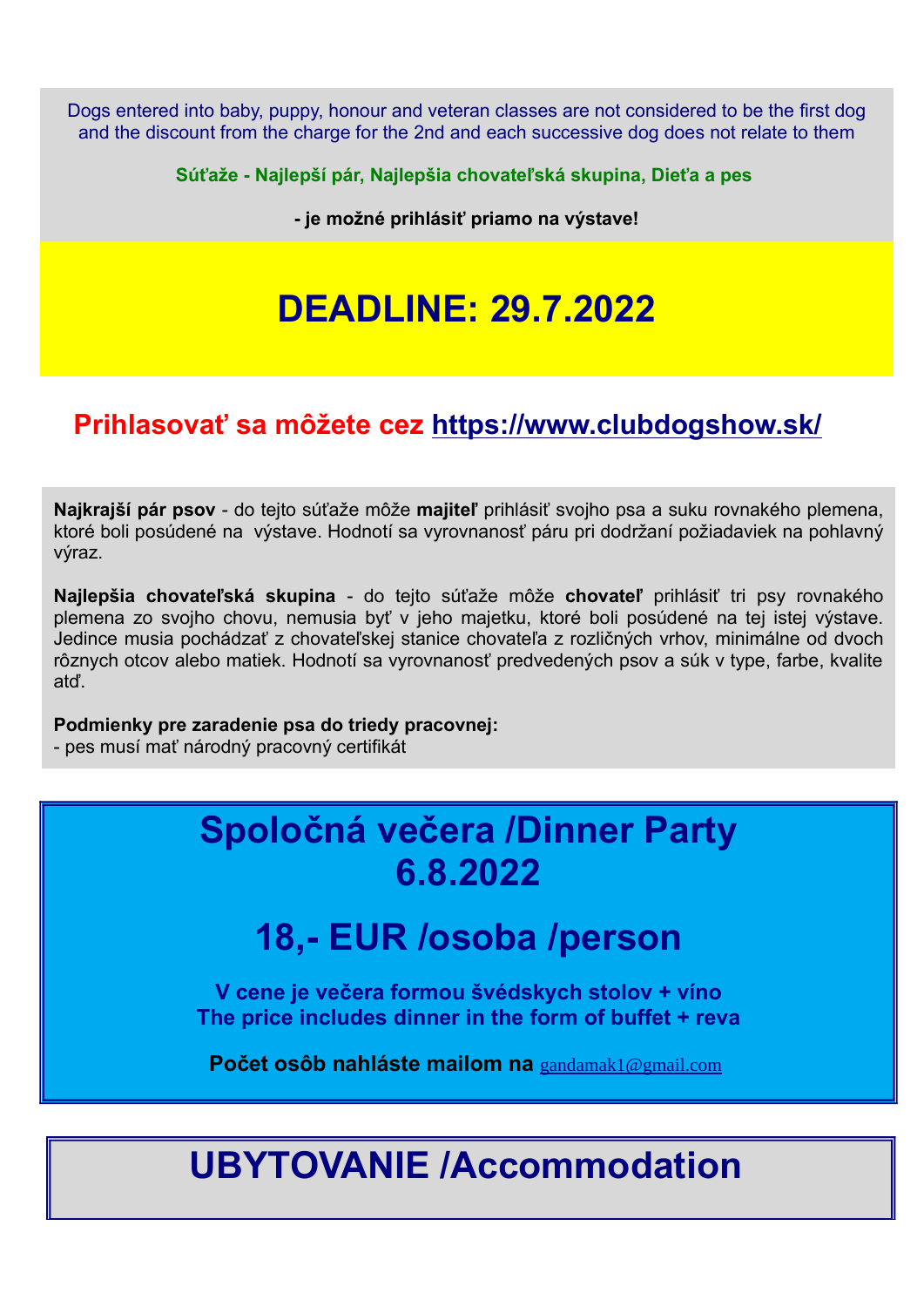# kaštieľ Mojmírovce

Rezervácia ubytovania v kaštieli len cez p.Vojtekovú: Rezervácia ubytovania /Accommodation booking

Ďalšie možnosti ubytovania:

Ranč Nové sedlo, Cabaj-Čápor - www.rancns.sk Hotel Thermal, Kesov - www.thermalnitrava.sk Penzión L, Poľný Kesov - www.megaubytovanie.sk/penzion-l Privár Pereš, Cabaj-Čápor - www.megaubytovanie.sk/privat-peres Ubytovňa "Ubytuj sa", Cabaj-Čápor - www.megaubytovanie.sk/ubytovnaubytujsa

V areáli kaštieľa je možnosť zaparkovať karavan! Caravans are welcome!

15,- EUR/deň /day

# **UCHOVŇOVANIE**

bude prebiehať počas obidvoch výstav po posúdení v kruhoch

PRIHLÁŠKA na uchovnenie

Pre každého uchovňovaného psa si vytlačte a vyplňte tlačivo na DNA profil - Tlačivo

> Vyplnenú prihlášku posielajte na adresu: quindici.kennel@gmail.com

Nezabudnite na VŠETKY prílohy!

**Prihlásiť psa na uchovnenie priamo na výstave NIE JE MOŽNÉ!** 

Uzávierka prihlášok na uchovnenie je 29.7.2022!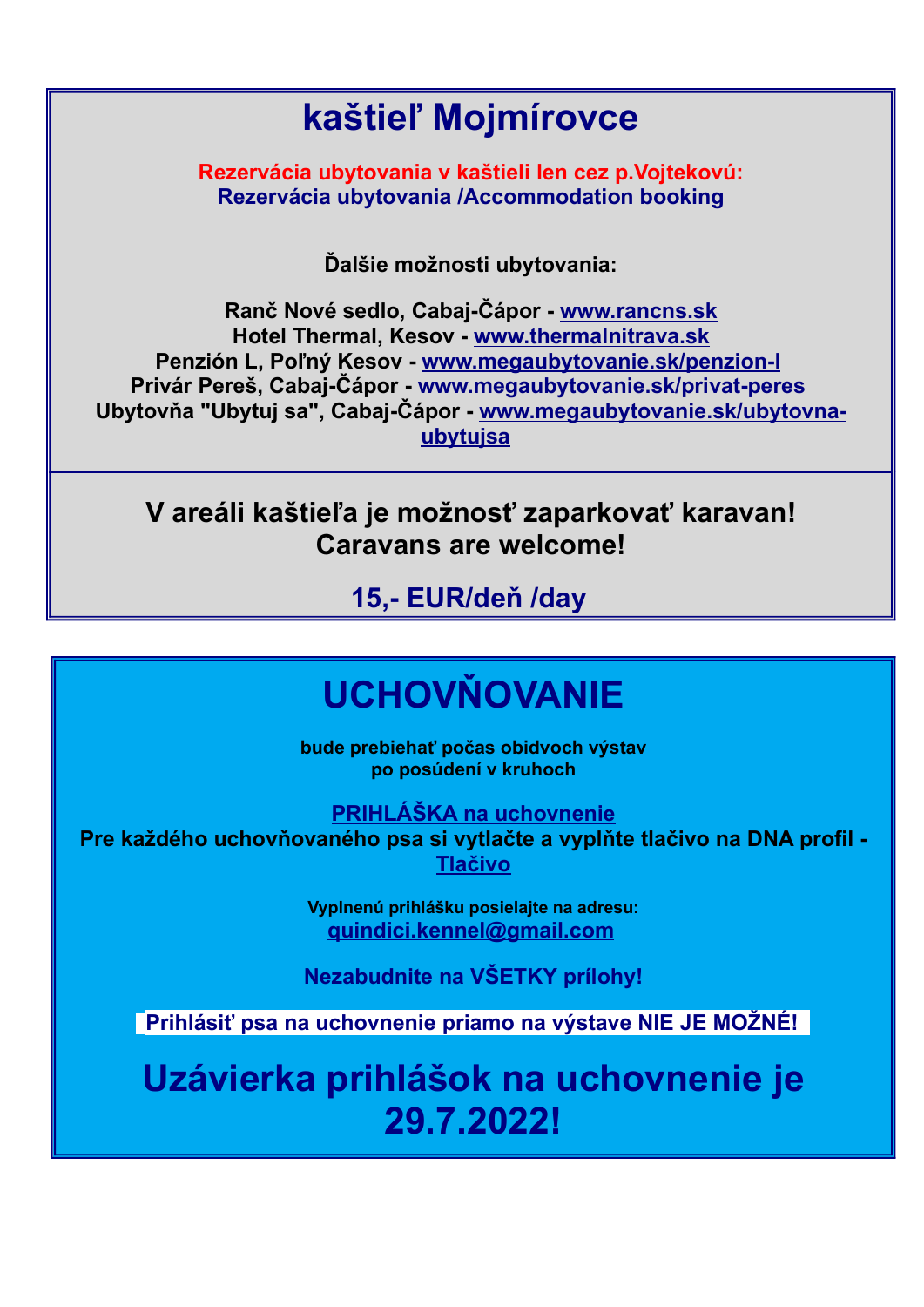

 Slovak Sighthound Club, SKCHCH Österreichischer Klub für Windhunde, - Zucht und Rennsport, ÖKWZR Hungarian Sighthound Club, HAK

This competition allows all sighthound breeds from FCI group 10, the breeds that have been moved from FCI group 10 to FCI group 5 (Cirneco dell'Etna, Pharao Hound, Podengo Portuguese, Podenco Ibicenco, Podenco Canario), as well as the nationally recognized breed Silken Windsprite that is elegible in all three countries. Participation in all three shows, eventually in case of FCI group 5 breeds in the Slovak and the Hungarian shows, is the pre-condition for applying for the Donau Cup Winner title. In case of equality of points, better placement at the last show in Gárdony, Hungary shall be decisive.